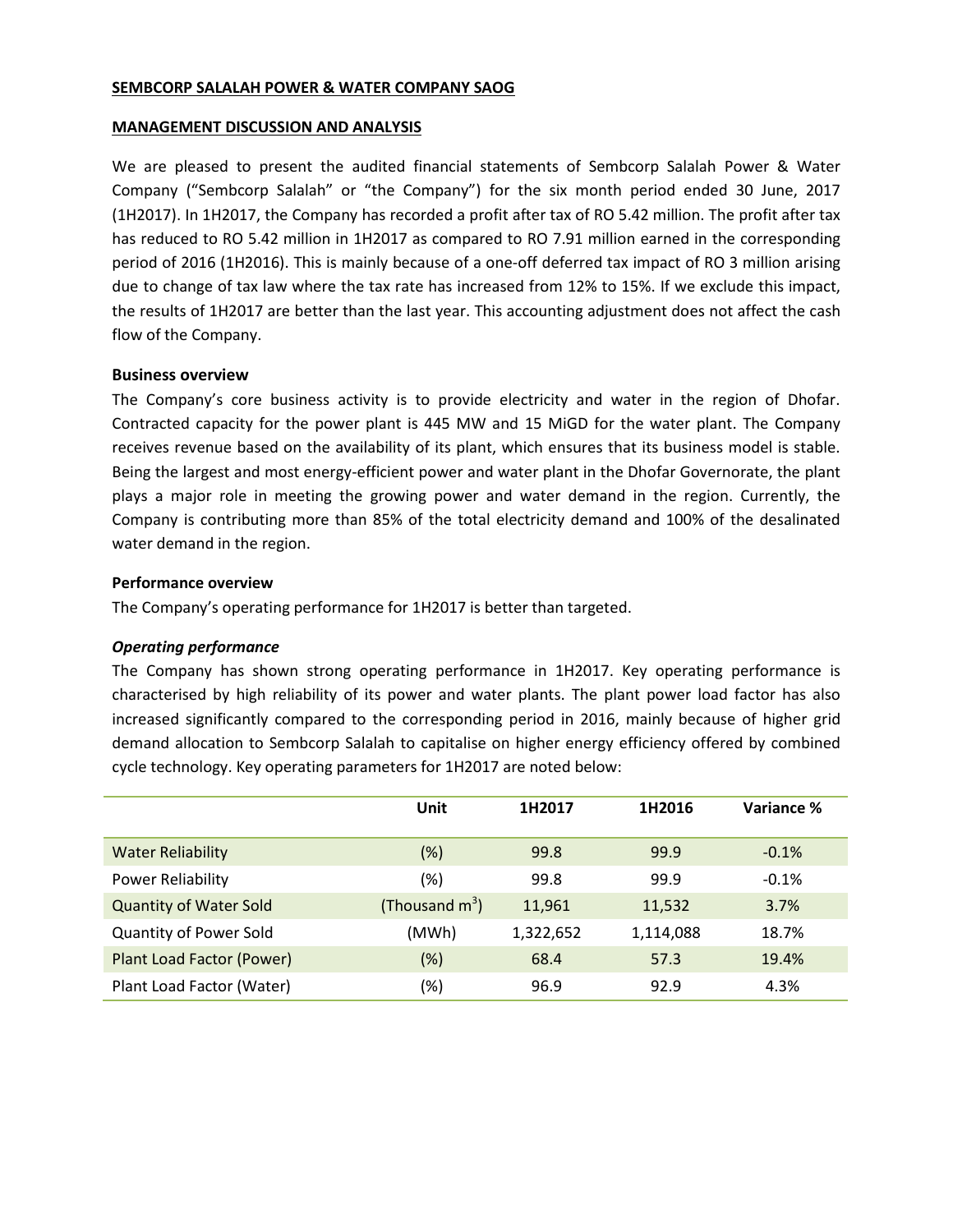# *Financial performance*

Key financial performance indicators are shown below

|                         | 1H2017            | 1H2016            |  |
|-------------------------|-------------------|-------------------|--|
|                         | <b>RO</b> million | <b>RO</b> million |  |
|                         |                   |                   |  |
| <b>Revenue</b>          | 40.77             | 39.30             |  |
| <b>EBITDA</b>           | 22.26             | 22.74             |  |
| <b>PBIT</b>             | 16.90             | 17.37             |  |
| <b>Profit after tax</b> | 5.42              | 7.91              |  |
|                         |                   |                   |  |



## *1H2017 Profit after tax*

Profit after tax reduced from RO 7.91 million in 1H2016 to RO 5.42 million in 1H2017. The significant variances are elaborated in the following waterfall chart.



A brief analysis and characteristics of the major components of the profit or loss is presented below: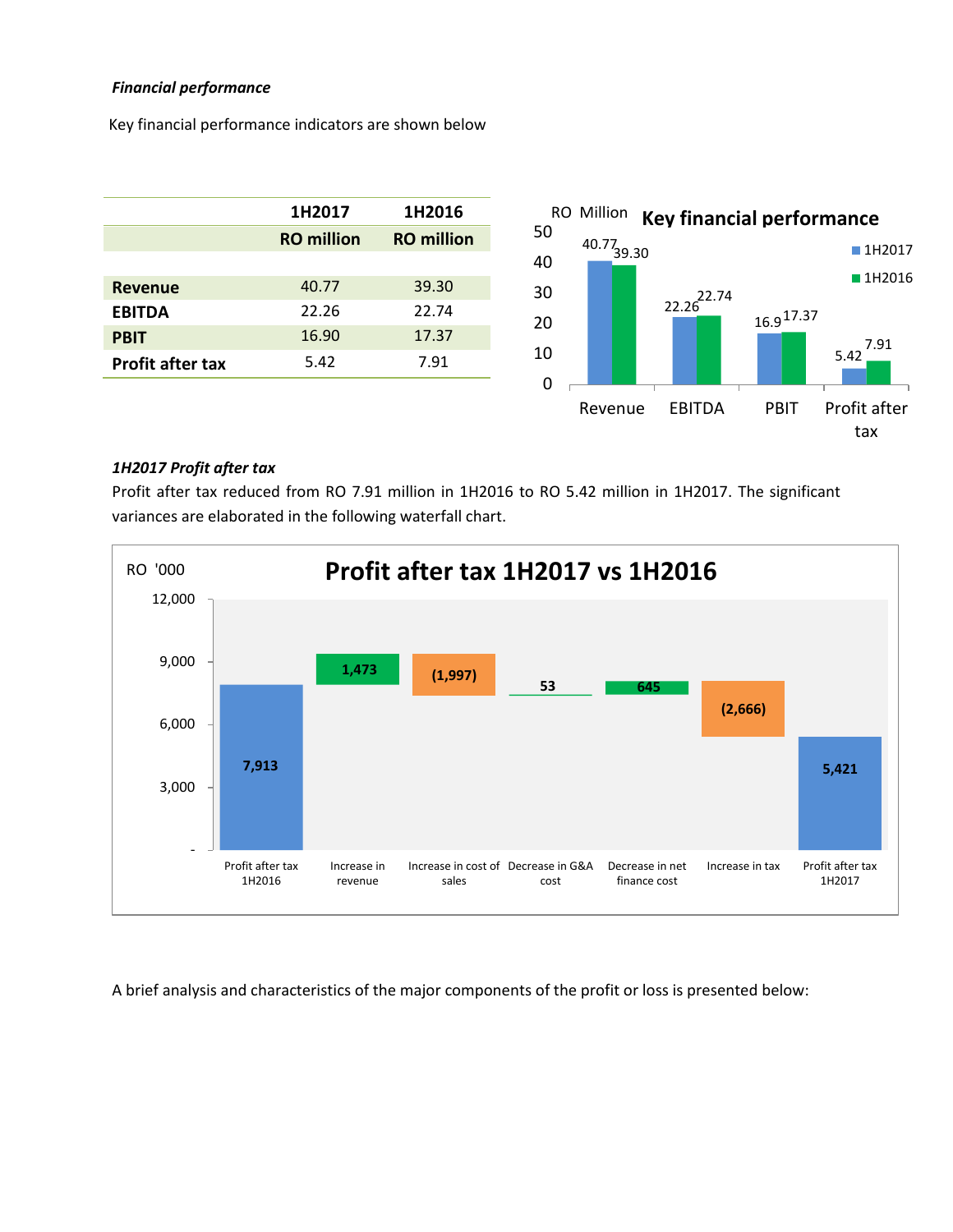#### *Revenue*

Power contributes 47% (excluding fuel charge), water 20% and fuel charge 33% to the total revenue. Fuel charge revenue is a pass through and is calculated based on consumption of natural gas calculated by the Plant model. 1H2017 Revenue has increased by 4% as compared to the corresponding period last year. The increase was mainly due to higher plant load factor that resulted in increased fuel charge and variable energy charge revenue.



Cost of sales mainly comprises depreciation of property, plant and equipment, fuel cost and operations & maintenance (O&M) cost. Cost of sales has increased compared to the same period in 2016 as a result of higher fuel cost, O&M cost, and Long-Term Maintenance Agreement (LTMA) cost. Fuel cost increased due to increase in plant load factor and gas price indexation adjustment. As fuel cost is pass through in nature, there is a corresponding increase in fuel charge revenue as mentioned above. O&M and LTMA costs have





increased mainly due to higher preventive maintenance activities and increase in factored fired hours respectively as compared to last year.

### *Net finance cost*

Net finance cost decreased in 1H2017 compared to 1H2016 due to the scheduled repayment of part of the term loan in line with its financing documents.

### *Tax expense*

Tax expenses increased by RO 2.7 million compared to 1H2016 which is mainly because of a one-off deferred tax impact of RO 3 million resulting from the increase in tax rate from 12% to 15%.